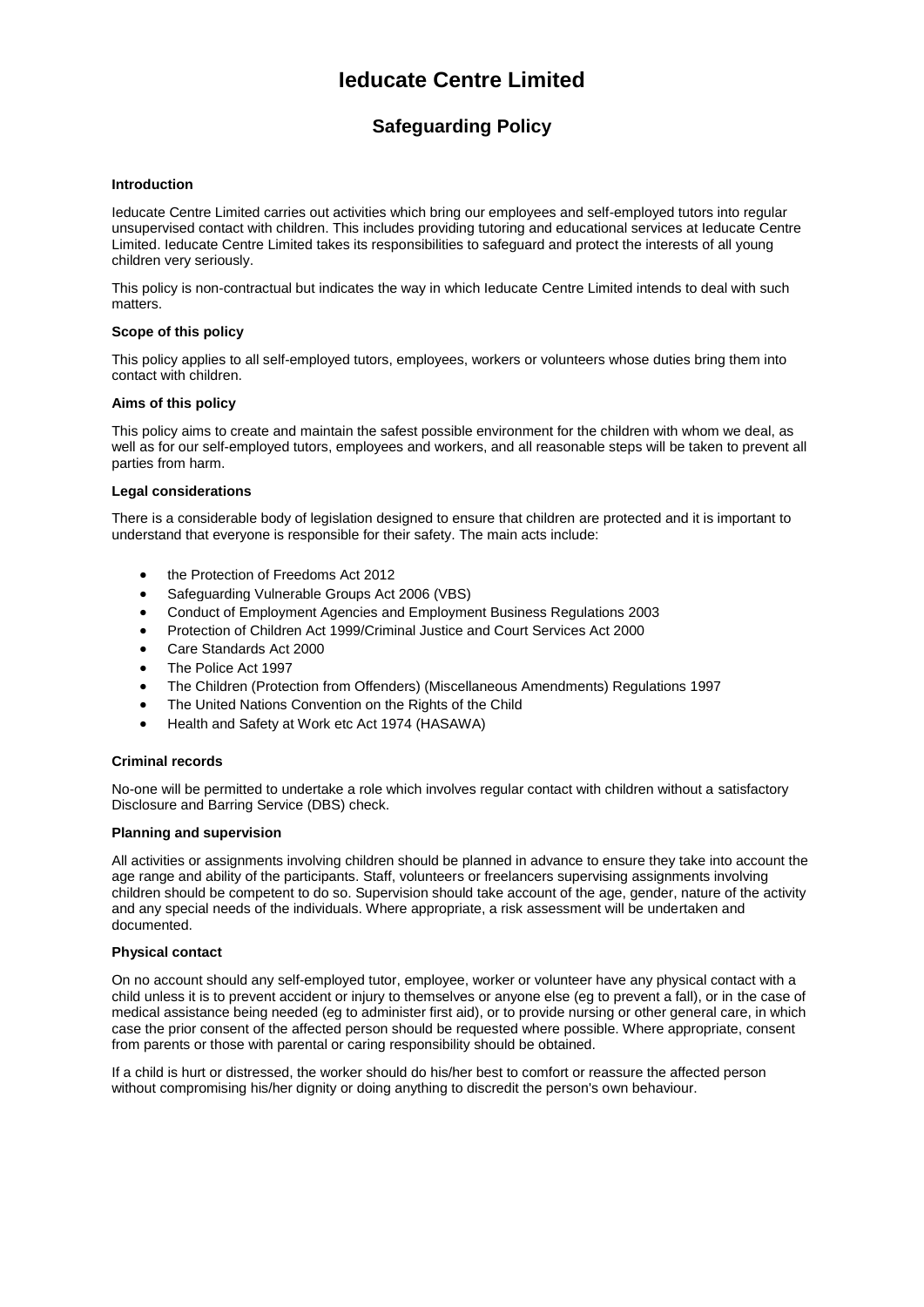#### **Communication**

When a tutor or any Ieducate Centre employee is in direct contact with students (for example via email or other electronic communication) it is vital that the parent or guardian is included in all correspondence. Tutors should have no direct contact with students that parents or guardians are not party to.

Communication with children is vital in establishing relationships built on trust. Those working with children should listen to what they are saying and respond appropriately. Children are entitled to the same respect as any self-employed tutors, employees, workers and volunteers. It should also be made clear to them what standards of behaviour and mutual respect are expected from them.

Those working with children should behave appropriately, ensure that language is moderated in their presence and should refrain from adult jokes or comments which are clearly unsuitable. Workers should also note that what may be acceptable language to their friends may not be regarded as such by those of an older generation.

#### **Behaviour and abuse**

We should all aim to promote an environment of trust and understanding. Those working with children should not tolerate unsociable behaviour but should try to ensure good working relationships.

All self-employed tutors, employees, workers and volunteers at Ieducate Centre Limited have a strict duty never to subject any child to any form of harm or abuse.

#### **Suspicions of abuse**

Any worker who witnesses or suspects abusive behaviour towards a child should record the details and report it to a Ieducate Centre Director. It is NOT the individual's responsibility to investigate his/her suspicions - this requires expertise he/she is not expected to have.

Any allegations of abuse made against anyone working for Ieducate Centre Limited will be thoroughly investigated and dealt with through our disciplinary procedure for employees. Serious breaches may lead to dismissal (for employees) or termination of any agreement (for self-employed tutors, workers or volunteers).

A Director of Ieducate will appropriately record an allegation or reported incident. He/she will be responsible for contacting the statutory child protection agency such as the Local Safeguarding Children Board or the police if necessary.

## **Safety**

The safety of the people we work with is paramount and we are committed to providing a safe environment within which to work. Those working with children should ensure all appropriate risk assessments and security checks have been carried out prior to any assignment.

If transporting children, the transport should be checked to ensure it is roadworthy and adequate for the purpose. Any equipment used must be safe and only used for the purpose for which it is intended. Users should be adequately trained. Appropriate insurance should be up to date and adequate to cover such assignments.

## **Confidentiality**

All personal information regarding children is highly confidential and should only be shared with appropriate people on a need to know basis. Information will be stored in Ieducate Centre at 117 Victoria Road, access limited to employees who are required to access it to fulfil their duties and will only be kept for as long as is needed.

Anyone who is likely to have access to confidential material regarding children, or any of the bodies on behalf of whom Ieducate Centre Limited is working, may be required to sign a non-disclosure agreement. The requirement for confidentiality is emphasised.

#### **Contact outside of work**

Contact should not be made with any of the children with whom we are working for any reason unrelated to the particular work. In particular, our self-employed tutors and employees are required to maintain our reputation for integrity and responsibility in dealing with such people, and should not enter into any social or other non-work related arrangements with them.

## **Gifts and inducements**

On no account should anyone from Ieducate Centre Limited give a child a gift or buy refreshments etc which could be in any way considered as a bribe or inducement to enter into a relationship with the Ieducate Centre Limited person or give rise to any false allegations of improper conduct against the individual.